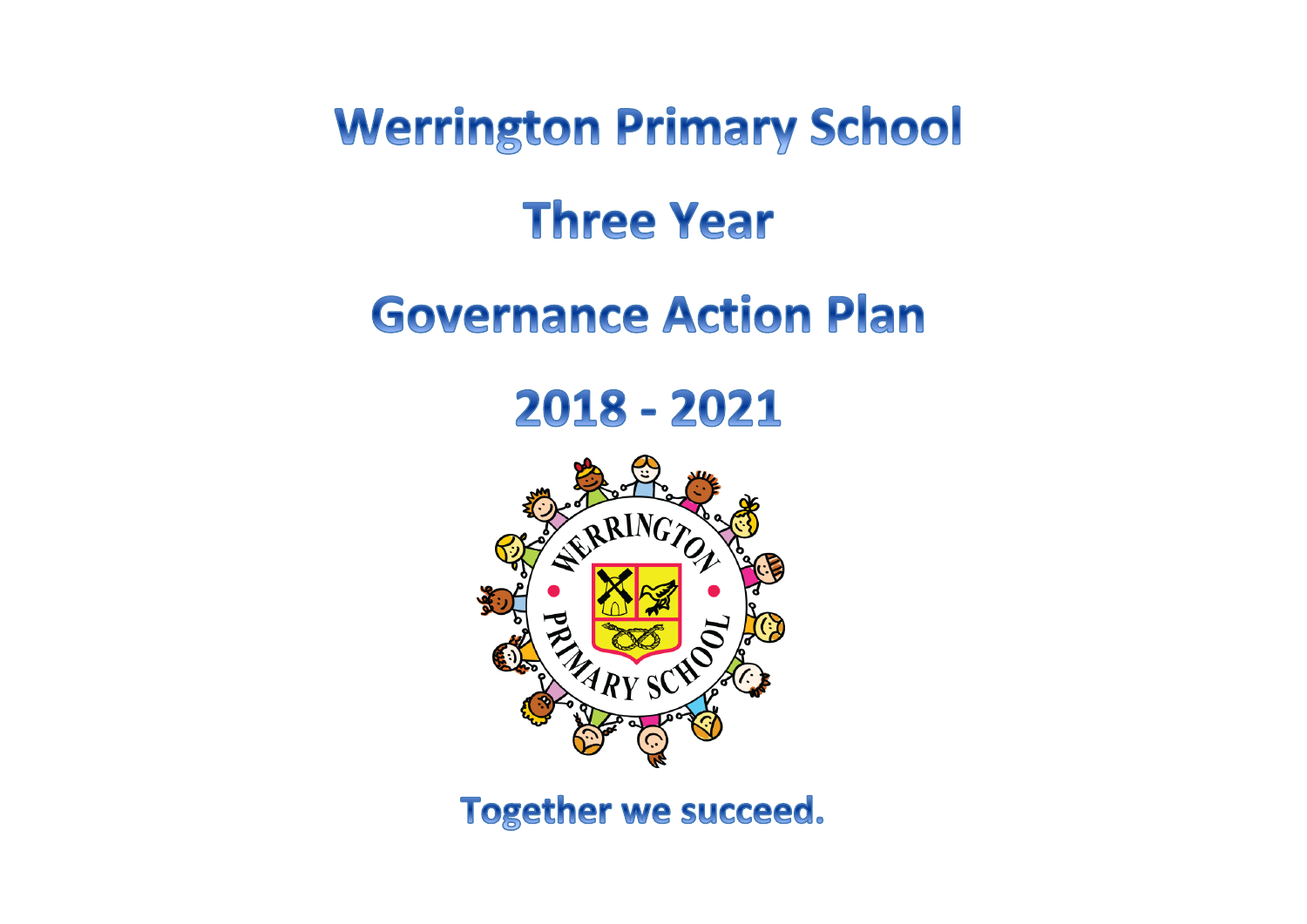## Strategic Plan

#### **Theme 1: VISION, ETHOS AND STRATEGIC DIRECTION**

- How has the Governing Body (GB) been involved in developing the school's aims and values?
- How does the GB ensure that the aims and values of the school are put into practice?
- How has the GB been involved in setting the priorities and targets of the school improvement plan?
- How does the GB monitor and review the school improvement plan? Is this process systematic and robust?

| <b>Actions we will take</b>                                                                                                                                                                                         | Who?                           | When?                  | What success will look like                                                                                                                     |
|---------------------------------------------------------------------------------------------------------------------------------------------------------------------------------------------------------------------|--------------------------------|------------------------|-------------------------------------------------------------------------------------------------------------------------------------------------|
| " Develop long-term aims for the school with clear priorities in an ambitious<br>school improvement plan, which is regularly monitored and evaluated against<br>the 2017 Ofsted outcomes and identified next steps. | All                            | Summer 18              | All governors can articulate the vision of the school.<br>$\blacksquare$<br>The vision is consistently set out in relevant school<br>documents. |
| " Subject leaders to develop action plans, aligned to the school improvement<br>plan. These are approved, and progress regularly monitored and evaluated by<br>governors with subject responsibility                | All                            | Autumn 19              | The school's values, vision and aims are shared clearly<br>on the school website.<br>Governors play a significant role in championing a vision  |
| G-SEF committee to develop the Governor Action Plan and take to the full board<br>for approval and review. Share with parents via the website.                                                                      | G-SEF Comm                     | Summer 19              | that is shared and owned by all.<br>The governing body is influential in setting the strategic                                                  |
| " Safeguarding governor and School Improvement sub-committee to evaluate<br>how effectively the school is promoting British Values.                                                                                 | Safeguarding Gov               | Autumn 18              | direction of the school and the priorities and targets of<br>the school improvement plan.                                                       |
| ■ Communicate vision to all children and parents - 'Together we succeed' and<br>Learner Values via newsletters, website, twitter, Facebook, assemblies etc.                                                         | All                            | Ongoing                | The governing body monitors progress against the<br>milestones in the school improvement plan, with                                             |
| ■ Governors to formally agree ideal skill set/composition of governing body -<br>Actively engage in recruitment to fill any gaps in skill set                                                                       | All                            | Spring 18 -<br>ongoing | particular focus on the key areas for development<br>identified by the 2017 Ofsted inspection.                                                  |
| " Continue to consult with stakeholders to develop five year vision (2023 Vision)<br>Initiate a MAT working party to investigate all MAT options                                                                    | All<br>MAT group               | Summer 18<br>Ongoing   | Governors monitor how effectively policies support the<br>ethos of the school.                                                                  |
| All governors to consistently model the values and ethos of the school - Agree<br>actions to be taken should any governor not model/promote values                                                                  | All                            | Ongoing                |                                                                                                                                                 |
| ■ Chair/Vice Chair and Head meetings to be documented (formal & informal)                                                                                                                                           | Chair (C) / Vice<br>Chair (VC) | Summer 19              |                                                                                                                                                 |
|                                                                                                                                                                                                                     |                                |                        |                                                                                                                                                 |
|                                                                                                                                                                                                                     |                                |                        |                                                                                                                                                 |
|                                                                                                                                                                                                                     |                                |                        |                                                                                                                                                 |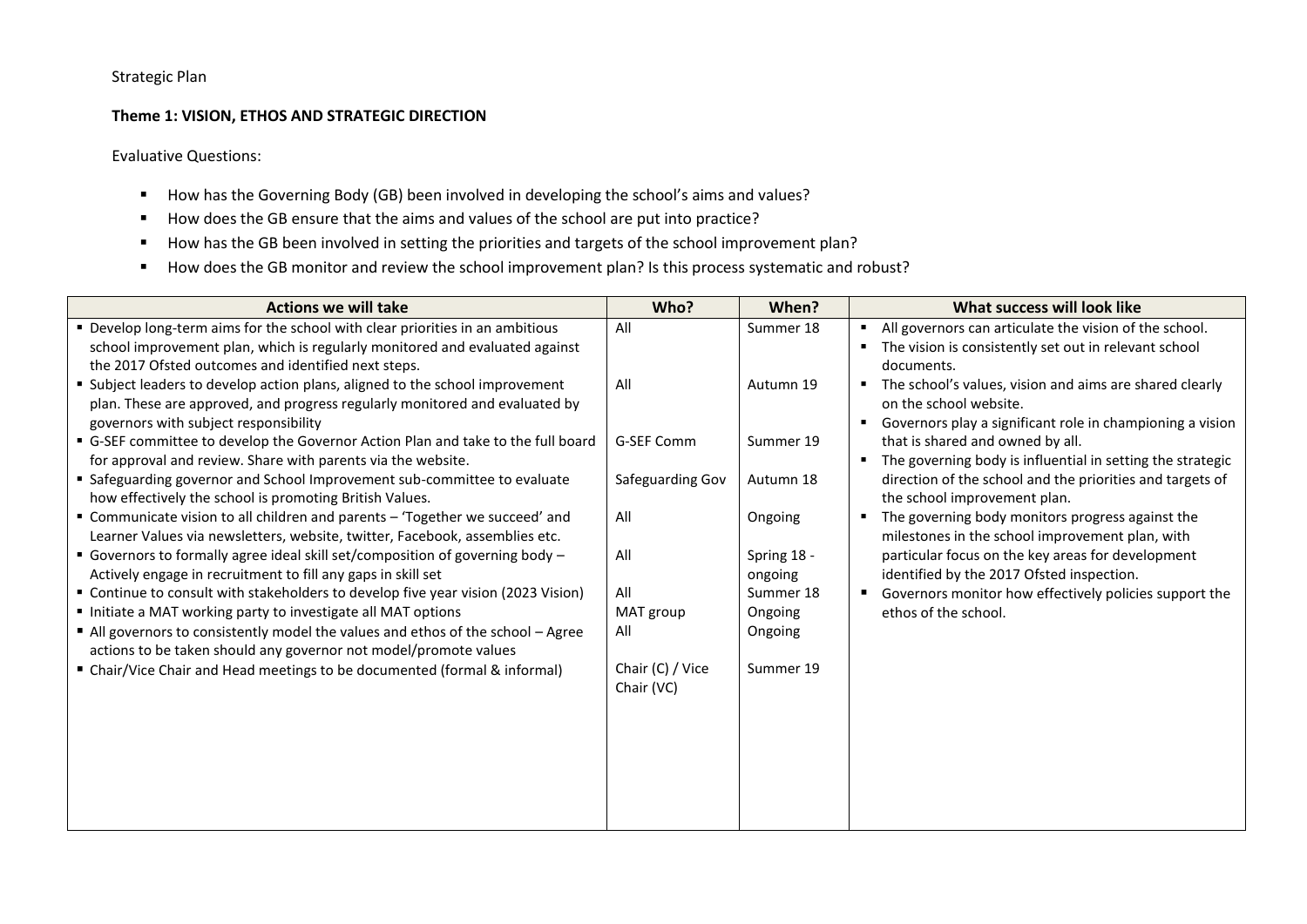#### **Theme 2: EFFECTIVE GOVERNANCE AND STATUTORY DUTIES**

- How does the GB ensure that all statutory policies and documents are in place?
- How does the GB ensure that the school meets statutory requirements relating to safeguarding, pupil care and wellbeing?
- How does the GB ensure that the school meets statutory requirements relating to Special Educational Needs?
- How does the GB ensure that the school meets statutory requirements relating to the curriculum?
- How does the GB ensure that its meetings and other activities are focused consistently on pupil standards and school improvement?

| <b>Actions we will take</b>                                                                                                                                                                                                                                                                                    | Who?                                          | When?                  | What success will look like                                                                                                                                                           |
|----------------------------------------------------------------------------------------------------------------------------------------------------------------------------------------------------------------------------------------------------------------------------------------------------------------|-----------------------------------------------|------------------------|---------------------------------------------------------------------------------------------------------------------------------------------------------------------------------------|
| " All statutory policies to be reviewed and approved by the full governing body, RC or SIC sub<br>committees as appropriate by their review date.                                                                                                                                                              | PM                                            | Ongoing - 3 year cycle | All statutory policies are reviewed and approved<br>by the relevant sub-committee or full governing                                                                                   |
| " Evaluating compliance with statutory policies and statutory content on the website to review<br>school documentation and website. Regular visits to school to meet with the Head teacher.                                                                                                                    | AH / VS                                       | Annually               | body as appropriate.<br>• Governors ensure that all statutory policies are<br>in place, are reviewed in a timely manner and                                                           |
| Reports to the full governing body.<br>" Lead governor for Safeguarding makes regular visits to school to meet with Safeguarding<br>Lead and pupils, to evaluate impact of policies and procedures relating to safeguarding, pupil                                                                             | AH                                            | Ongoing                | are easily accessible via the website.<br>The school's safeguarding work ensures pupils                                                                                               |
| care and wellbeing and evaluate compliance with statutory requirements. Reports to SIC.<br>" Lead governor for Pupil Premium makes regular visits to school to meet with Inclusion leader<br>and pupils, to evaluate impact of additional support on pupil progress and compliance with                        | AH                                            | Annually               | are safe, cared for and their wellbeing is at the<br>heart of the school's work.<br>The school is inclusive, statutory requirements<br>п.                                             |
| statutory requirements. Reports to SIC.<br>" Lead governor for Curriculum makes regular visits to school to ensure the school is meeting<br>the full requirements of the National Curriculum and to evaluate how progress in Maths and<br>English is accelerated through the wider curriculum. Reports to SIC. | SIP Governor<br>(Nominated Curricular<br>Gov) | Annually               | relating to SEND and inclusion are met and all<br>pupils are supported in making good or better<br>progress.<br>• The school fulfils all requirements of the                          |
| " Progress against school improvement plan priorities, milestones and pupil standards<br>monitored through SIC committee and full governing body meetings                                                                                                                                                      | All                                           |                        | National Curriculum. Curriculum provision is<br>vibrant and engaging for pupils.                                                                                                      |
| " Policies relating to Health and Safety and statutory financial requirements monitored each<br>half term through Resources committee (RC) meetings and annual visits by governor with<br>oversight of Health and Safety.                                                                                      | Appoint H&S Gov                               | Summer 18              | School improvement work at Werrington<br>Primary School is rapid, leading to outstanding<br>provision in all areas. Pupil achievement is                                              |
| All governors to have opportunity to undertake training to inform their role.                                                                                                                                                                                                                                  | <b>CP</b>                                     | Ongoing                | outstanding.<br>• The school's budget is balanced. The school                                                                                                                         |
|                                                                                                                                                                                                                                                                                                                |                                               |                        | provides excellent value for money.<br>• Governor training calendar evidences governors<br>have undertaken targeted training to support<br>their role in evaluating school provision. |
|                                                                                                                                                                                                                                                                                                                |                                               |                        | Outstanding leadership is further embedded.                                                                                                                                           |
|                                                                                                                                                                                                                                                                                                                |                                               |                        |                                                                                                                                                                                       |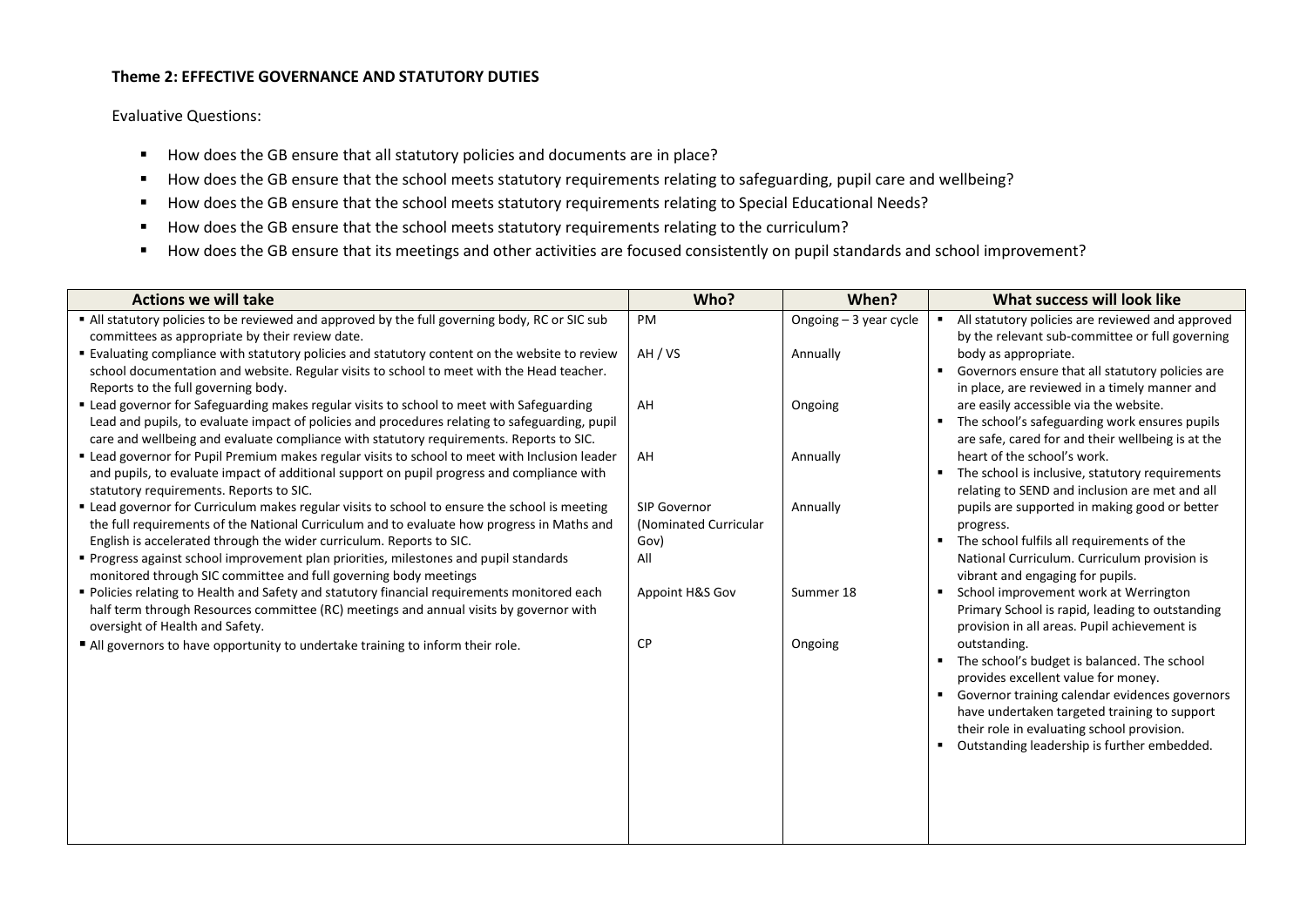#### **Theme 3: MONITORING AND EVALUATION**

- What is the range of evidence/data that helps the GB to form judgements on standards of achievement, progress, teaching, behaviour and safety in the school? Is this sufficient to triangulate reports from the Head teacher?
- What is the range of evidence/data that helps the GB to form judgements on standards of achievement and progress of pupils from particular groups (e.g. boys/girls; LAC; pupil premium)? Is this sufficient to triangulate reports from the Head teacher?
- Do sufficient governors have a secure understanding of performance data to provide challenge and support in this area?
- Is there a programme of focused governor visits to school to gather evidence on the implementation and impact of the school improvement plan?
- Do the minutes of GB meetings provide sufficient evidence of governors' challenge and support to the school leadership?
- Does the GB evaluate its own performance at least every other year and how are the outcomes of such reviews used? Is there a GB development plan?

| <b>Actions we will take</b>                                                                                                                                                                                                                                                                            | Who?                       | When?               | What success will look like                                                                                                                                                        |
|--------------------------------------------------------------------------------------------------------------------------------------------------------------------------------------------------------------------------------------------------------------------------------------------------------|----------------------------|---------------------|------------------------------------------------------------------------------------------------------------------------------------------------------------------------------------|
| Governors to establish the 2018/19 Monitoring and Evaluation timetable, outlining the focus<br>of sub-committee/full board meetings and governor visits to evaluate evidence/data. This to<br>be aligned to the priorities in the School Improvement Plan, as driven by the 2017 Ofsted<br>inspection. | PM and C                   | Summer 19           | Governor roles are aligned to priorities in the<br>School Improvement Plan.<br>• Governors are well informed about the standards<br>of achievement, progress, behaviour and safety |
| ■ Ensure regular 360 review of Chairs performance<br>" Governors to evaluate a wide range of evidence, including: School documentation, including<br>School Improvement Plan; reports from the Head teacher and subject leaders (reports on the                                                        | VC<br>PM                   | Annually<br>Ongoing | and are able to provide support and robust<br>challenge in order to raise standards further.<br>Governor training has supported governors to                                       |
| quality of teaching; anonymised Performance Management records; behaviour monitoring<br>and attendance reports; parental and pupil surveys etc.)<br>Relevant datasets, including FFT; Governor Dashboard; Analyse School Performance; target                                                           | PM                         | Termly              | fulfil their roles effectively.<br>" Minutes of meetings evidence challenge and<br>support to school leadership.                                                                   |
| setting and tracking data and analysis of cohorts and identified groups e.g. girls/boys,<br>disadvantaged, SEN, EAL etc.                                                                                                                                                                               |                            |                     | Governor visits provide sufficient evidence on the<br>implementation and impact of the School                                                                                      |
| " Visits to school - to meet with staff, pupils; to join lessons and school events; to look at<br>pupils' books and take opportunity to discuss their work with them; evaluate the impact of<br>the learning environment in supporting progress within lessons etc.                                    | All                        | Termly              | Improvement Plan and impact positively on<br>standards in school.<br>■ External review of the work of the Governing Body                                                           |
| • Structured governor visits by governors with specific roles that align to priorities in the<br>School Improvement Plan. Evaluative questions agreed before the visit and recorded on the<br>governor visit form with clear next steps.                                                               | SIP (Nominated Gov)        | Summer – ongoing    | (Ofsted 2017) results in strengths being identified<br>and areas for further improvement driving the<br>actions for the 2018-2019 Governor Action Plan.                            |
| • Share overview of the monitoring work of governors<br><b>Ensure named governors have clear responsibility for monitoring progress in each area of the</b><br>school improvement plan                                                                                                                 | All<br>SIP (Nominated Gov) | Autumn 18           | " Termly governor newsletters etc. provide<br>parents/carers with insight into the work and<br>impact of the Governing Body.                                                       |
| <b>Ensure that governors actively shape the format of Headteacher Reports</b>                                                                                                                                                                                                                          | All                        | Summer 18           |                                                                                                                                                                                    |
|                                                                                                                                                                                                                                                                                                        |                            | Autumn 18           |                                                                                                                                                                                    |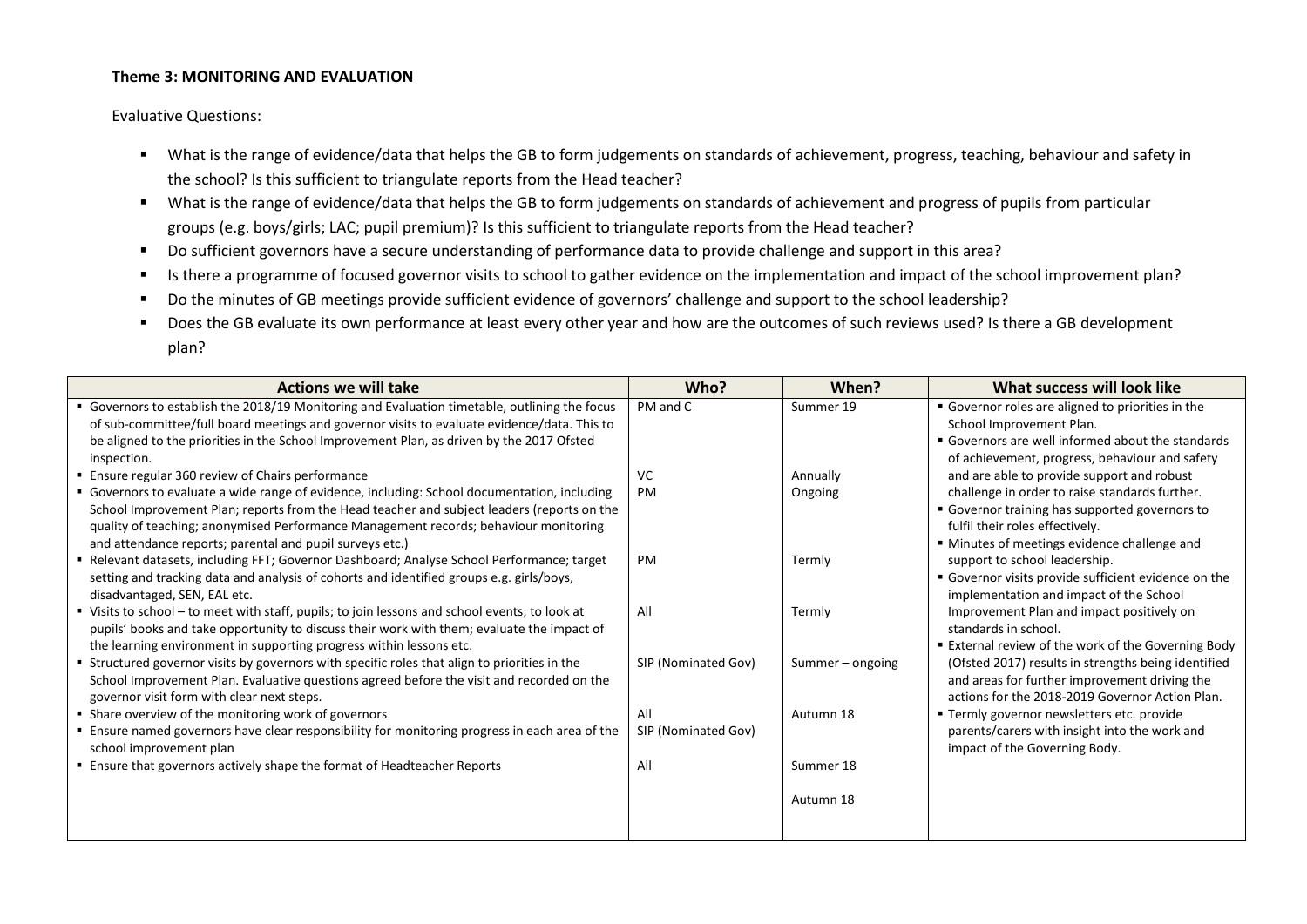#### **Theme 4: STRENGTHENING SCHOOL LEADERSHIP (SUPPORT AND CHALLENGE)**

- How do the headteacher, chair and other senior leaders work together to ensure that the GB focuses its work on school improvement?
- How does the GB use recruitment and training to ensure that it has the necessary range of skills, knowledge and expertise within its membership?
- How does the GB ensure that governors are allocated to committees and link governor roles to make best use of their skills, knowledge and expertise?
- How are new governors inducted onto the GB to ensure that they can contribute effectively as soon as possible?
- How does the GB develop leaders within the GB to ensure succession planning for GB leadership roles?
- Is there a code of conduct for governors and what is its impact on governors' behaviour and contribution to the GB?
- How does the GB ensure that all staff receive appropriate CPD?
- How does the GB evaluate the effectiveness of staff CPD?
- How is the GB involved in the appointment of senior staff at the school?
- What examples can the GB provide of the impact that it has made on the school?

| <b>Actions we will take</b>                                                                                  | Who?       | When?                | What success will look like                                                                       |
|--------------------------------------------------------------------------------------------------------------|------------|----------------------|---------------------------------------------------------------------------------------------------|
| " Committees, full Governing Body and governors with specific responsibilities to ensure that                | All        | Summer 19            | Agendas and minutes of meetings, focus of governor                                                |
| the focus of work and agendas of meetings are aligned to the priorities identified by the                    |            |                      | visits reflect the school's identified priorities for                                             |
| school's Self Evaluation and School Improvement Plan, as driven by the 2017 Ofsted                           |            |                      | improvement.                                                                                      |
| inspection.                                                                                                  |            |                      | ■ The annual skills audit reflects the experience and                                             |
| Governors to complete the National Governors' Association skills audit annually. Outcomes                    | All        | Spring 19 - Annually | expertise of governors. Governors' roles are allocated in                                         |
| drive the appointments process for new governors.                                                            |            |                      | accordance with this.                                                                             |
| " Training on analysis of data in Analyse School Performance for the full board.                             | All        | Autumn 18            | • Skilled and knowledgeable governors make an                                                     |
| " Governor training on school assessment systems and how this drives interventions and the<br>provision map. | All        | Spring 19            | outstanding contribution to school improvement,<br>demonstrated by their challenge to the school. |
| " Governors to access LA Governing training, network meetings etc. Ensure that Governors can                 | All        | Autumn 19 - ongoing  | • Governor Induction Pack available on the school                                                 |
| evidence culture of keeping themselves up to date - Governors attend CPD and visit school                    |            |                      | website. Induction is effective, enabling new governors                                           |
| at least once per term                                                                                       |            |                      | to contribute effectively to the work of the Governing                                            |
| Governor Induction Pack to be updated. Induction sessions in school for new governors to be                  | PM         | Summer 18            | Body.                                                                                             |
| followed by full day LA Induction training.                                                                  |            |                      | All governors share a common vision and uphold the                                                |
| " To establish a governor training log, in line with the governor visit log.                                 | СP         | Autumn 18            | values outlined in the Code of Conduct, which is                                                  |
| " All governors to read, approve and sign the Governor Code of Conduct, Governor Visit Policy                | All        | Autumn 18 - Annually | available on the website.                                                                         |
| and Governor Induction Pack annually.                                                                        |            |                      | Governors, both individually and collectively, are able to                                        |
| • SIC to evaluate impact of CPD on quality of teaching.                                                      | <b>SIC</b> | Spring 19 - Annually | evidence the impact they have made on the school.                                                 |
| Resources sub-committee to be actively engaged in recruitment procedures.                                    | RC         | Ongoing              | Robust recruitment procedures result in the recruitment                                           |
| ■ Ensure all meeting are 'expertly' clerked - Job description developed for clerk                            |            | Ongoing              | of high quality staff.                                                                            |
| " Governor CPD budget to be agreed (CPD linked to SIP and outcomes of skills audit)                          | <b>RC</b>  | Summer $-$ annually  |                                                                                                   |
| " Ensure that all governors receive regular information from NLG (Fiona Stagg)                               | <b>PM</b>  | Summer 18            |                                                                                                   |
| • Develop governing body so that all governors can ask appropriate questions/challenge data                  | C/VC       | Ongoing              |                                                                                                   |
| ■ Review contribution of each individual governor – Are they effective?                                      | C/VC       | Summer 19 - annually |                                                                                                   |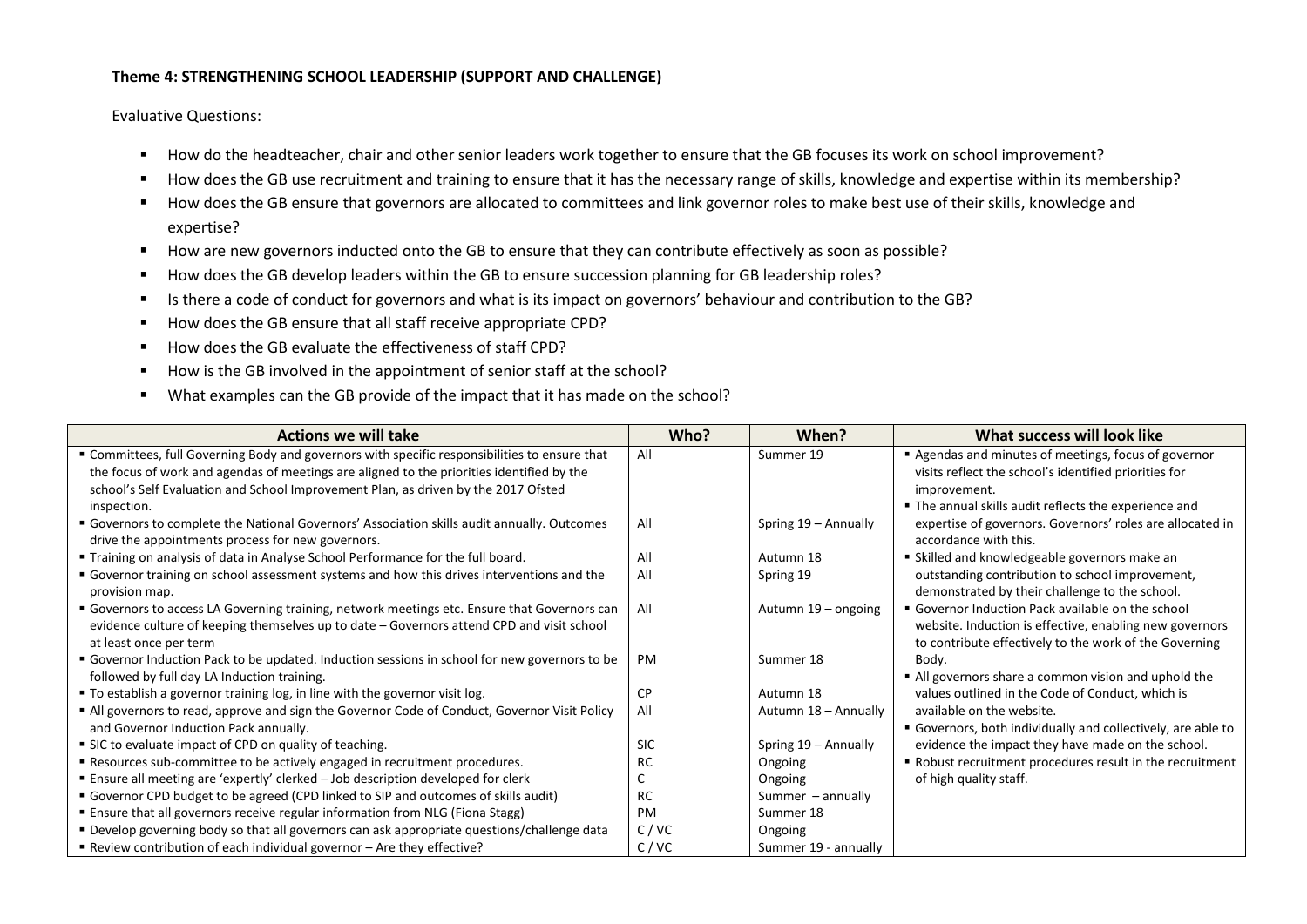#### **Theme 5: PERFORMANCE MANAGEMENT OF THE HEADTEACHER AND STAFF**

- Has the GB adopted appraisal and pay policies that are consistent with the requirements for performance-related pay?
- Is the headteacher's appraisal informed by advice from an appropriate and independent external adviser?
- How does the GB monitor the headteacher's performance over the year?
- How does the GB monitor the implementation and impact of staff appraisal over the year?
- How does the GB ensure that performance objectives for all staff are SMART and focused on pupil achievement?

| <b>Actions we will take</b>                                                                     | Who?                    | When?             | What success will look like                                            |
|-------------------------------------------------------------------------------------------------|-------------------------|-------------------|------------------------------------------------------------------------|
| " Full Governing Body to review and approve the 2018/19 Pay Policy.                             | All                     | Summer - annually | Policies for Appraisal and Pay in place that                           |
| " Full Governing Body to ensure that the Head teacher's Performance Management is               | <b>HT Perf Man Comm</b> | Autumn - annually | comply with statutory legislation.                                     |
| informed by the national Standards and targets set are driven by the 2017 Ofsted                |                         |                   | " Independent/External Partner's guidance for                          |
| inspection outcomes and identified next steps for further school improvement.                   |                         |                   | governors ensures a rigorous process for the                           |
| " The Head teacher's Performance Management sub-committee to meet Spring term                   | HT Perf Man Comm        | Spring - annually | Head teacher's performance management.                                 |
| with the Head teacher to review progress towards the set targets.                               |                         |                   | Rigorous performance management                                        |
| " The Pay committee (Resources sub-committee) to meet with the Head teacher to                  | RC (Pay)                | Autumn - annually | procedures support teachers in raising                                 |
| review anonymised performance management records of teaching and support                        |                         |                   | further the quality of teaching and pupil                              |
| staff in order to evaluate the rigour and impact of staff appraisal.                            |                         |                   | progress and embedding outstanding                                     |
| " To provide Pay committee governors with information about the quality of teaching             | RC (Pay)                | Autumn - annually | leadership at all levels.                                              |
| (anonymised lesson observations, book scrutiny, learning walks, analysis of                     |                         |                   | Rigorous performance management<br>procedures support learning support |
| standards and data) in order to evaluate if performance management objectives<br>have been met. |                         |                   | assistants and HLTAs in raising further the                            |
| " Pay committee to review anonymised performance management records of staff to                 | RC (Pay)                | Autumn - annually | quality of teaching and pupil progress.                                |
| ensure leadership objectives are directly linked to School Improvement Plan                     |                         |                   | Governors make rigorous pay decisions based                            |
| priorities.                                                                                     |                         |                   | on evaluation of performance management                                |
| " To provide governors with the information they need on assessment procedures so               | PM                      | Autumn 18         | outcomes.                                                              |
| that they are able to evaluate and challenge outcomes with reference to                         |                         |                   |                                                                        |
| performance related pay.                                                                        |                         |                   |                                                                        |
|                                                                                                 |                         |                   |                                                                        |
|                                                                                                 |                         |                   |                                                                        |
|                                                                                                 |                         |                   |                                                                        |
|                                                                                                 |                         |                   |                                                                        |
|                                                                                                 |                         |                   |                                                                        |
|                                                                                                 |                         |                   |                                                                        |
|                                                                                                 |                         |                   |                                                                        |
|                                                                                                 |                         |                   |                                                                        |
|                                                                                                 |                         |                   |                                                                        |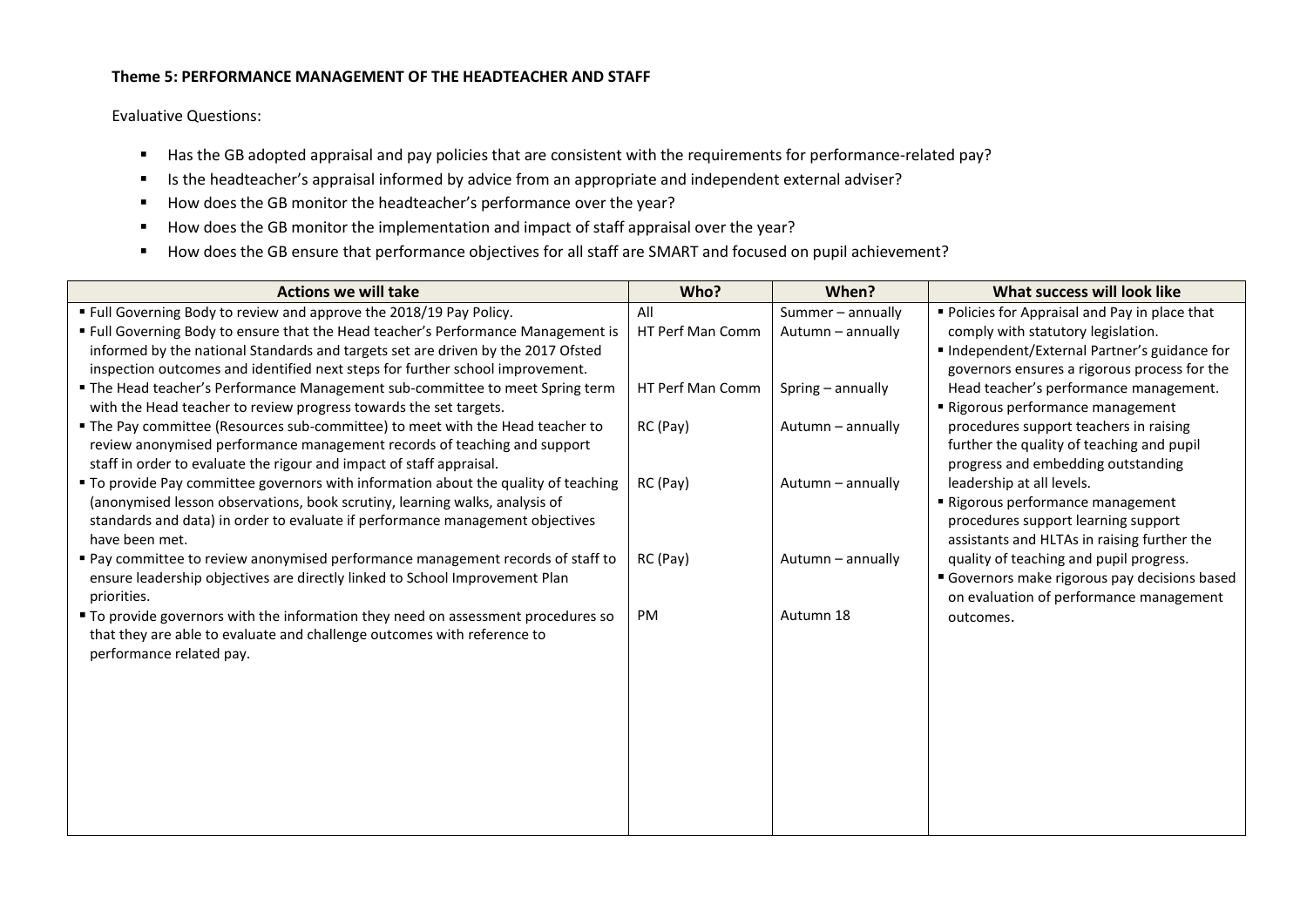### **Theme 6: ENGAGEMENT WITH STAKEHOLDERS**

- How does the GB listen to and understand the views of parents and pupils?
- How does the GB report to our parents and local community?
- Does the school website meet statutory requirements and does it provide useful information to parents and other stakeholders?
- How does the school collaborate with other schools?
- How does the GB evaluate the impact of these partnerships?

| <b>Actions we will take</b>                                                                | Who?         | When?             | What success will look like                                                        |
|--------------------------------------------------------------------------------------------|--------------|-------------------|------------------------------------------------------------------------------------|
| Governors to evaluate results of regular parent and pupil surveys and comments             | All          | Autumn - annually | Parental surveys used to inform school's<br>$\blacksquare$                         |
| given                                                                                      |              |                   | action planning and next steps.                                                    |
| <b>Ensure that stakeholders are regularly consulted about their views of the governing</b> | C/VC         | Spring - annually | Parents feel valued and listened to.                                               |
| body and how effectively it fulfils its role                                               |              |                   | Pupil survey, formulated by the School                                             |
| " To ensure these are communicated with parents via the newsletters and website.           | VC           | Autumn - annually | Council, used to inform school's action                                            |
| Evaluation of surveys to inform action planning and next steps.                            |              |                   | planning and next steps.                                                           |
| " Nominated governor to join some School Council meetings and meet with subject            | $\mathsf{C}$ | Annually          | School and Eco Council actively involved in                                        |
| leader to evaluate impact of the School Council.                                           |              |                   | leading school development.                                                        |
| " Governors to take opportunities to evaluate views of pupils when visiting lessons.       | All          | Ongoing           | Sports Council actively involved in                                                |
| " Develop information about work of the governors on the school website. Share via         | <b>CP</b>    | Ongoing           | developing P.E. and games in school.                                               |
| the Governor website page the Governor Action Plan; information about governor             |              |                   | Children feel valued and listened to.                                              |
| roles; governor policies; overview of the monitoring work of governors e.g. termly         |              |                   | School website shares information about                                            |
| inclusion in newsletter, sample monitoring visit form on the governor website form,        |              |                   | the work of the governors e.g. governor                                            |
| etc.                                                                                       |              |                   | action plan, visits to school.                                                     |
| Regular updates to SIC and FGB on collaborative work with other schools - Review           | PM           | Termly            | School proactively involved in the local                                           |
| effectiveness of different collaborative networks                                          |              |                   | community and informed by best practice                                            |
|                                                                                            |              |                   | locally, regionally and nationally.                                                |
|                                                                                            |              |                   | Reports from SIC enable the FGB to                                                 |
|                                                                                            |              |                   | evaluate outcomes from partnerships with<br>other schools and the impact on school |
|                                                                                            |              |                   |                                                                                    |
|                                                                                            |              |                   | improvement.                                                                       |
|                                                                                            |              |                   | School complies with statutory policies.                                           |
|                                                                                            |              |                   | This is shared with parents via the website.                                       |
|                                                                                            |              |                   |                                                                                    |
|                                                                                            |              |                   |                                                                                    |
|                                                                                            |              |                   |                                                                                    |
|                                                                                            |              |                   |                                                                                    |
|                                                                                            |              |                   |                                                                                    |
|                                                                                            |              |                   |                                                                                    |